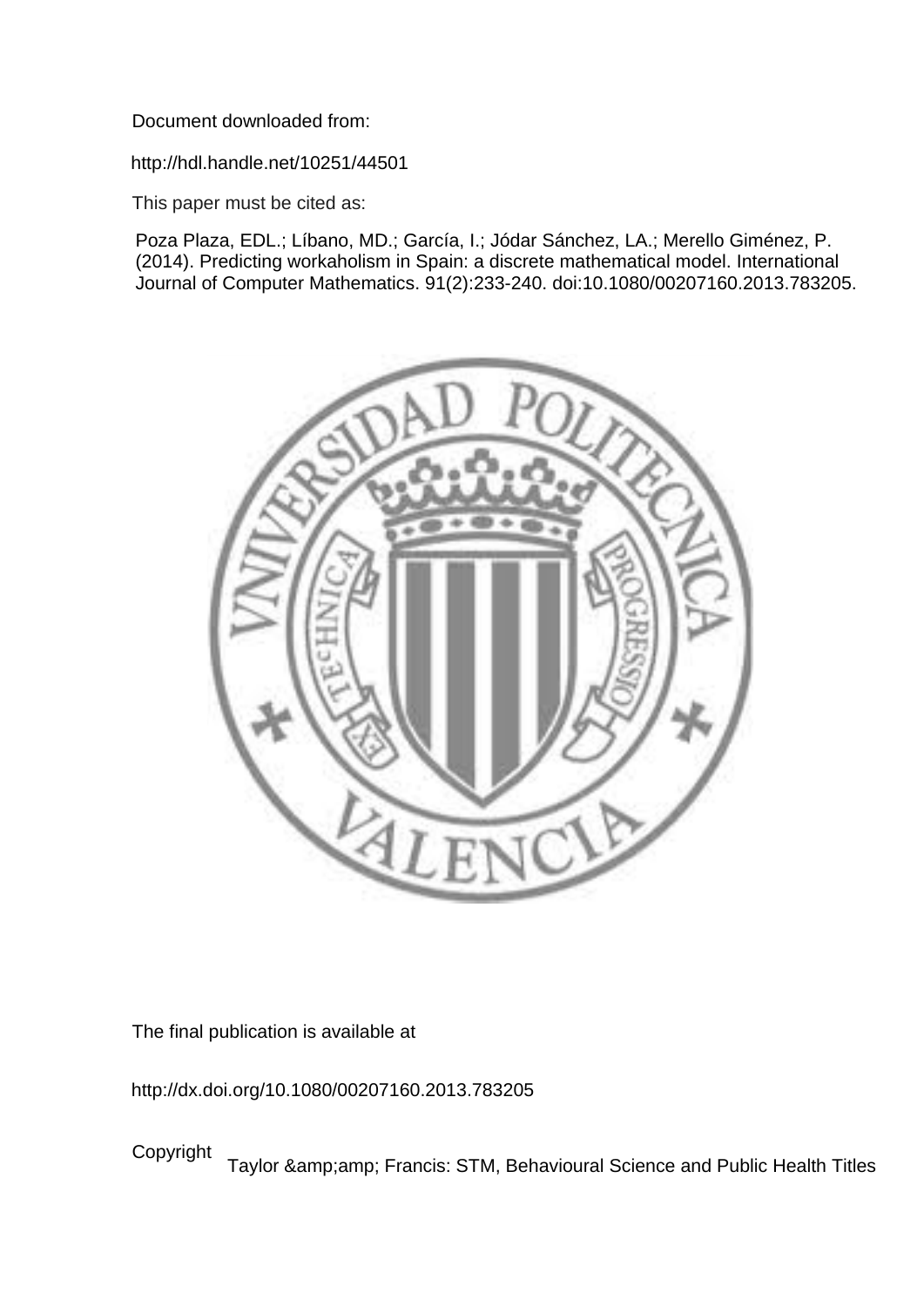# ARTICLE

 $\overline{a}$  1, 2012 15:11 International of Computer Mathematics Workaholism  $\overline{a}$ 

# Predicting Workaholism in Spain: a discrete mathematical model

E. de la Poza<sup>a\*</sup> M. del Líbano<sup>b</sup>, I. García<sup>c</sup>, L. Jódar<sup>d</sup> and P. Merello<sup>d</sup>

 $a$ Facultad de Administración y Dirección de Empresas. Universitat Politècnica de Val`encia. Spain; <sup>b</sup>Facultad de Ciencias Humanas y Sociales, WONT Team (Work and Organizational NeTwork). Universitat Jaume I de Castelló. Spain:  $c$ Departamento de Comunicación Audiovisual y Publicidad. Universidad del País Vasco. Spain; <sup>d</sup>Instituto Universitario de Matemtica Multidisciplinar. Universitat Politècnica de València. Spain.

(v1 released September 2012)

At the present time one of the most 'desirable' behavioral addictions that any person could develop is workaholism, a negative psychological state characterized by working excessively and compulsively. In our society, the successful person is who spends all time working. Moreover, a common pattern of company's management consists of stressing and putting pressure on their employees to achieve the maximum profit. This trend has increased with the economic crisis in Spain and over the world. As a consequence, the terms hard working and workaholism are easily confounded, but their effects on the companies are highly different in terms of productivity. This paper proposes a discrete mathematical model to forecast the development of workaholism in Spain in the next years. A questionnaire is used in order to measure and classify our sample in subpopulations by their level of addiction. Then, different economic scenarios are simulated. Finally, economic and social consequences of this addiction are studied and public health recommendations are suggested.

Keywords: workaholism; mathematical model; productivity, addiction; engagement; public health recommendations.

AMS Subject Classification: 91-XX; 92D25; 39Axx (AMS Subject Classification)

# 1. Introduction

Substance abuses and addictions have been intensely investigated by psychologists and psychiatrists due to their damaging effects on people's health. On contrast, other types of addictions described as non-conventional, have been barely studied despite their increasing repercussion. One of the addictions not produced by the consumption of psychoactive substances is workaholism, a syndrome characterized by a tendency to work excessively in a compulsive way [1]. Although, workaholism is not specifically defined in DSM-IV-R [2], has been studied by psychologists and psychiatrists since Oates defined the concept and its negative consequences in 1971 [3].

In western societies, work becomes a relevant manner of obtaining social support and reinforcement [4]; people are encouraged to pursue their job promotion increasing their working hours and avoiding dismissal. In particular, Spain has lost a total of 2.2 million jobs since the crisis began in late 2007 and also its unemployment rate reached the 23% of its workforce in 2011, the highest rate of the OECD

<sup>∗</sup>Corresponding author. Email: elpopla@esp.upv.es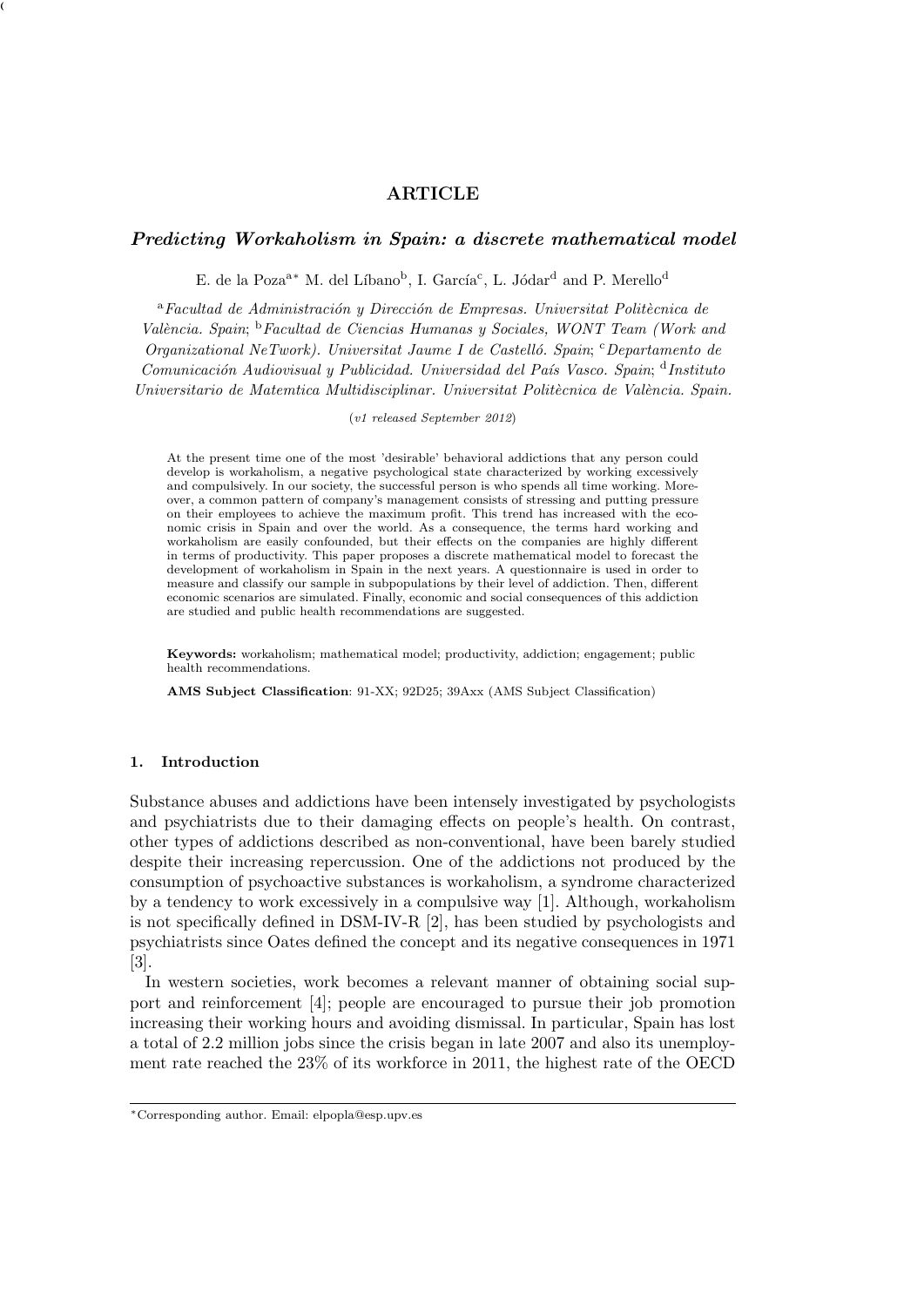countries. Also, the current unsettled macroeconomic environment suggests that joblessness will remain high in Spain over the next few years [5].

In this context, Spanish companies recruit and promote those employees capable to work intensely and commit to help their firms; they are known as 'work-engaged' employees [6]. However, organizational commitment can become a negative attitude since it might evolve into workaholism. Unlike engaged employees, workaholics do not enjoy doing things outside work, they even feel guilty when they are not working, and they work hard because of a strong, irresistible inner drive [1]. Workaholism is associated with negative consequences such as stress [7], psychosomatic symptoms [8], physical exhaustion [9], burnout [10], poor social relationships [11], family problems [12] and poor job performance [13]. Despite the theoretical of previous studies [14] clarifying the processes involved in workaholism, any of them forecasted the prevalence of this syndrome in the next few years.

A discrete mathematical model that allows us to predict the prevalence rate of workaholism in Spain. To build the model we consider economic and psychosocial factors that determine the dynamic behaviour of Spanish employees such us the Spanish economic context, the emotional impacts (separation, divorce [15]), and social contagion [16], [17]. Finally with the results obtained, prevention measures are suggested to implement public policies.

The paper is organized as follows: apart of section 1, section 2 presents the data and the mathematical model construction starting as a social epidemiological population model whose dynamic is expressed as an explicit linear quadratic difference system. Hypothesis of the model and matching coefficients approach are also considered in this section. Section 3 shows the results of the simulations under different forecoming economic scenarios and finally, the conclusions, and recommendations to promote public health are included in section 4 .

## 2. Mathematical model construction

 $\overline{a}$  1, 2012 15:11 International of Computer Mathematics Workaholism  $\overline{a}$ 

## 2.1 Sources of information

The population of study is composed by individuals who are employed in Spain, embracing all occupational categories in the age interval [16, 69].

In order to analyze the level of addiction to work, we passed a validated questionnaire composed by two main scales: the short Spanish version of the DUWAS (Dutch Work Addiction Scale) [18] to assess the level of workaholism, and the short Spanish version of the UWES (Utrecht Work Engagement Scale) [19] to assess the work engagement status. These questionnaires let us measure both the number of working hours and also the psychosocial dependence of the individuals to their jobs.

Two samples were taken at two different dates, first one (S1) in May 2011 and second one (S2) in April 2012. The stratified sampling method based on the gender, age and employment status of the Spanish population [20] was applied. The sample in S1 included 553 employees whereas in S2 was composed of 613 ones.

# 2.2 Mathematical model and hypotheses

Three subpopulations are defined for the construction of the proposed model:

- Rational workers (N): those individuals who work 40 or less hours per week and obtain a score lower than 3.25 in the short Spanish version of the DUWAS [18].
- Overworkers (S): those individuals who work more than 40 hours per week and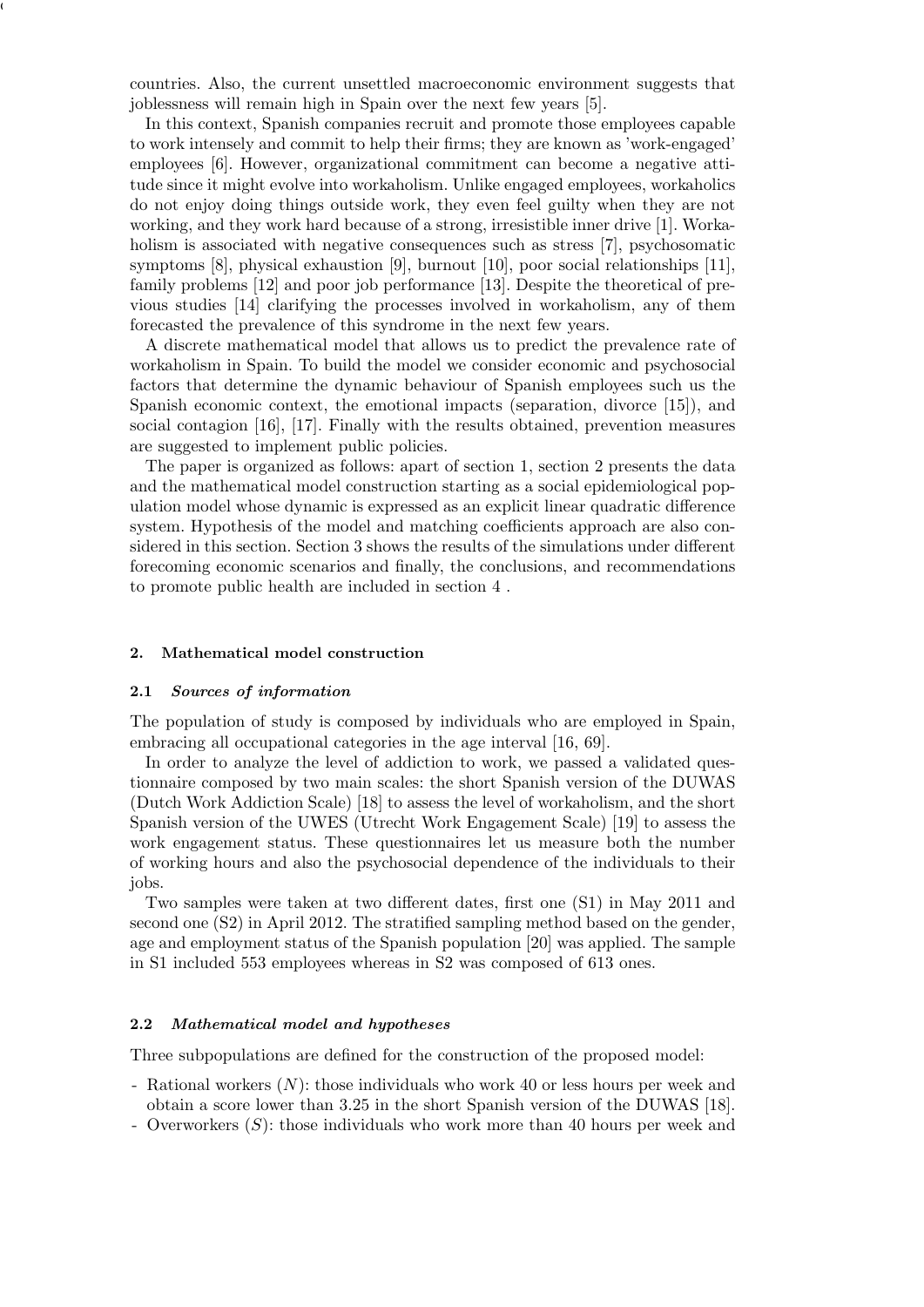

Figure 1. System dynamic.

obtain a score lower than 3.25 in the short Spanish version of the DUWAS.

- Workaholics (A): those individuals characterized by obtaining a score higher than 3.25 in the short Spanish version of the DUWAS.

Note that the engaged employees are a subset of S and N subpopulations. Then  $n_e$ is defined as the percentage of rational workers  $(N)$  who are also engaged workers, and  $s_e$  as the percentage of overworkers  $(S)$  that are engaged workers. The engaged overworkers  $(s_e)$  are those on risk to transit to the addicts' subpopulation. The dynamic of the model is depicted by figure 1. Therefore, the assumed hypotheses are specified below.

- The individuals come into the model as rational workers  $(N)$  if they enter the labor market for the first time or as  $N$ ,  $S$  or  $A$  if they were unemployed and find a job.
- Whereas they can leave the model as a  $N, S$ , or  $A$  worker due to two causes: their dismissal or because of passing away.
- The individuals can only transit from one category or subpopulation to another. That is:  $N \to S$ ,  $S \to A$ ,  $A \to S$ .
- The causes of transit to higher levels of over-work are determined by economic, emotional conflicts and social contagion; thus those conflicting events that drive people to increase their work commitment, as a mechanism to escape conflicts in other areas of their lives [21]. These causes are explained as follows:
	- The economic crisis leads to the companies to pressure their workers to increase their working hours and/or productivity [22] [23]. Those employees with renewable contracts, transit from  $N$  to  $S$  stressed under the possibility of losing their jobs, [24], what is defined as  $\beta_1$ .
	- The emotional shocks that individuals experience along their labor life such as divorce or relative's illness, might increase their desire to work longer hours [25] in an attempt to escape from their conflictive family atmosphere [26], the workplace reinforces their level of self-esteem. The  $N$  employee transits to  $S$ , and S to A, the parameters are defined as  $\alpha_1$  and  $\alpha_2$ , respectively.
	- The "social contagion", is explained as the influence that addicts have on overworkers' behaviours [16]. In both, big and small organizations a social contagion is produced especially when the manager works an excessive number of hours [27] or a co-worker becomes promoted, inducing the rest of workers to work more hours. The social contagion estimates the transfer rate from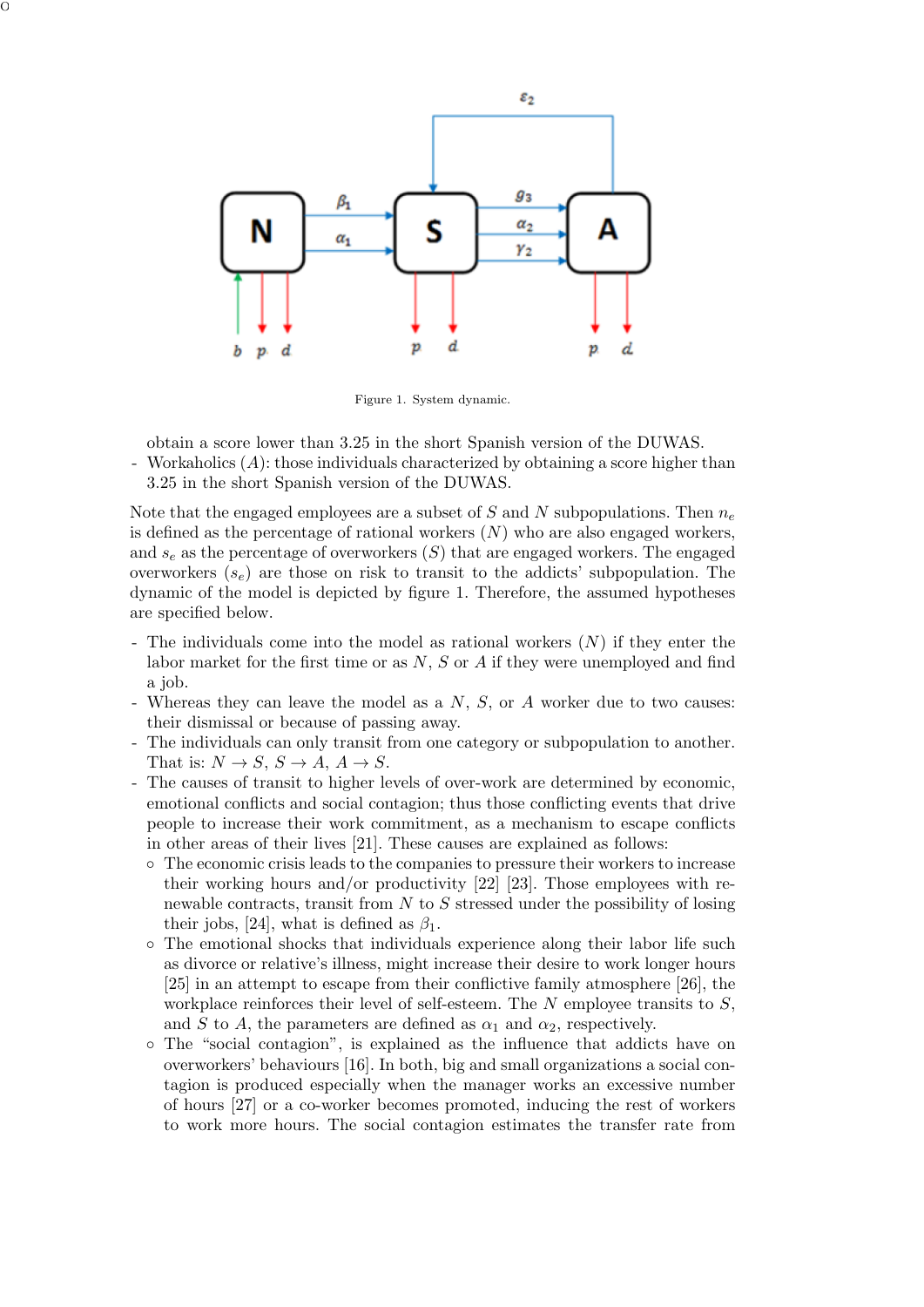overworker (S) to workaholic (A), this rate is expressed as  $\gamma_2$ . Note that the influence of addicts  $(A)$  over rational workers' behaviour is considered as trivial.

- Finally, the workaholic (A) can recover becoming an engaged over-worker. Once this point is reached, the workaholic  $(A)$  will move from an extrinsic motivation (security, success, etc.) to a basis of intrinsic motivation (leisure, sentimental relationships, etc.) and become an overworker  $(S)$  [22].

The variation of each subpopulation in the interval  $[n, n+1]$  is expressed as follows (n represents months):

$$
N_{n+1} - N_n = b(N_n + S_n + A_n) - dN_n - pN_n - \beta_1 N_n - \alpha_1 N_n,
$$
  
\n
$$
S_{n+1} - S_n = -dS_n - pS_n + \beta_1 N_n - g_3 S_n - \gamma_2 S_n A_n - \alpha_2 S_n + \epsilon_2 A_n + \alpha_1 N_n,
$$
  
\n
$$
A_{n+1} - A_n = -pA_n - dA_n + \alpha_2 S_n + \gamma_2 S_n A_n - \epsilon_2 A_n + g_3 S_n,
$$
  
\n
$$
P_n = N_n + S_n + A_n.
$$

Then, the parameters of the model were estimated:

- $b = 0.00047 = [0.01053 \times (1 0.464)]/12$ . The rate of individuals who work for the first time; calculated as the Spanish birth rate in 2010 minus the Spanish youth unemployment rate in 2011, (46.4%) [20].
- $p = T_{n+1} T_n$ . People who become unemployed, and leave the model.  $T_n$  defined as the unemployment rate in the month  $n$ .
- $d = 0.002248/12 = 0.000187$ . Average Spanish mortality rate of people between 16-69 years old [20] in 2010.
- $\alpha_1 = 0.8 \times n_{e(n)} \times 0.5855 \times 0.000225 = 0.00000325$ . The emotional impact rate is estimated as the 80% of  $n_e$  (obtained from our samples as the average in S1 and S2,  $3.1\%$ ) in the age interval [30, 50], (58.55%), who suffers an emotional conflict transits to the next subpopulation,  $N \to S$ ,  $S \to A$ . (0.27% of Spanish population dissolves their marriage per year, estimated as the average rate from 2006 to 2010 [20], 0.0225% per month).
- $-\beta_1 = \beta_a \times 1.96(T_{n+1} T_n)$ . The economic impact rate is the proportion of rational workers  $(N)$  concerned by their dismissal  $(\beta_a)$  who transit to over-workers (S). We estimated  $\beta_1$  as almost twice (1.96; [28]) of the increase of the monthly unemployment rate multiplied by  $\beta_a$ , where  $\beta_a$  represents the proportion of concerned rational workers  $(N)$  who decide to increase their working hours, fitted by Nelder Mead algorithm [29]. Note that  $\beta_1 = 0$  when  $T_{n+1} < T_n$ .
- $g_3 = (0.182 \times s_{e(n)})/12 = 0.015 \times s_{e(n)} = 0.002368$ . Represents those S whose score is close to addiction (between 2.7 and 3) in the short Spanish version of the DUWAS (Utrecht Work Addiction Scale; [18]) and we assume they will transit to A in a year. We calculated  $s_{e(n)} = 0.157905$ , as the average for S1 and S2.
- $\alpha_2 = 0.8 \times s_{e(n)} \times 0.5855 \times 0.000225 = 0.000105 \times s_{e(n)} = 1.658 \times 10^{-5}$ . As  $\alpha_1$ , this rate represents the transition due to emotional impacts. Note that  $(s_{e(n)})$ (obtained from our samples as the mean in  $S1$  and  $S2$ ) is 15.79%.
- $-\gamma_2$ . Social contagion parameter, fitted by Nelder Mead algorithm.
- $\epsilon_2 = 0.005/12 = 0.000416$ . A rate of recovery from A to S is considered. We assume that  $0.5\%$  of A transit to S per year [22].

All parameters were estimated with the exception of the social contagion parameter  $\gamma_2$  and the economic parameter  $\beta_a$  that were adjusted using the samples in S1 and S2 and implementing the Nelder-Mead algorithm as in [30],[31], applying the Mathematica software.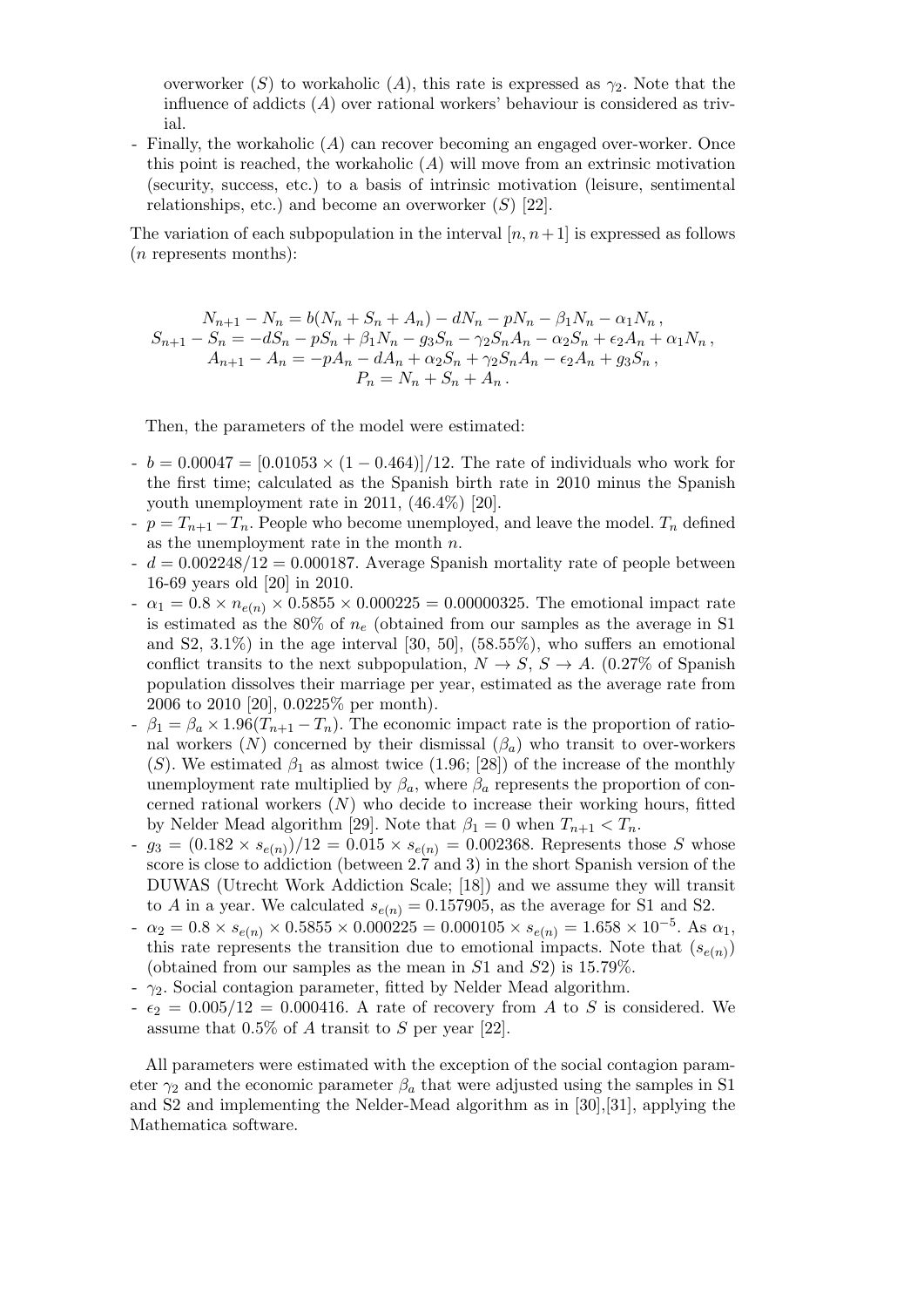

Figure 2. Economic scenarios considered.

## 2.3 Economic scenarios

We consider diverse economic scenarios based on OECD and FUNCAS data until 2013 while for the years 2014 and 2015 we forecast the Spanish unemployment rate. Also we simulated the rate of unemployment under two more scenarios an optimistic and pessimistic one.

- OECD: a scenario showing an increasing unemployment rate until 2013 and a subsequent sharp decline between 2014 and 2015, reaching levels below those of 2011 for 2015.
- OPTIMISTIC: positive development of the economic situation; the unemployment rate decreases the unemployment rate from 2013 to pre-2010 levels.
- FUNCAS: similar to OECD scenario, reaching higher unemployment rates for 2013 and a slow economic recovery from 2014.
- PESSIMISTIC: negative evolution of the economic situation, with an increase of the unemployment rate from 2012.

| $\operatorname{Year}$ | <b>OECD</b> | Optimist | <b>FUNCAS</b> | Pessimist |
|-----------------------|-------------|----------|---------------|-----------|
| 2010                  | 0.2006      | 0.2006   | 0.2006        | 0.2006    |
| 2011                  | 0.23        | 0.23     | 0.23          | 0.23      |
| 2012                  | 0.245       | 0.23     | 0.245         | 0.26      |
| 2013                  | 0.253       | 0.21     | 0.263         | 0.27      |
| 2014                  | 0.219       | 0.19     | 0.25          | 0.28      |
| 2015                  | 0.215       | 0.18     | 0.231         | 0.29      |

Table 1. Economic scenarios.

For the simulation it was assumed that the percentage of marriage dissolutions changes over time according to the economy [15]. Consequently it was considered for the time horizon of 2013-2015 a monthly marriage dissolution rate obtained as the average of the three scenarios proposed in this study, being 0.000419, 0.000453 and 0.000505, respectively.

# 3. Simulations results

The two parameters adjusted,  $\gamma_2$  and  $\beta_a$ , take the following values:  $\gamma_2 = 1.06097 \times$  $10^{-6}$  and  $\beta_a = 6.077 \times 10^{-20}$ .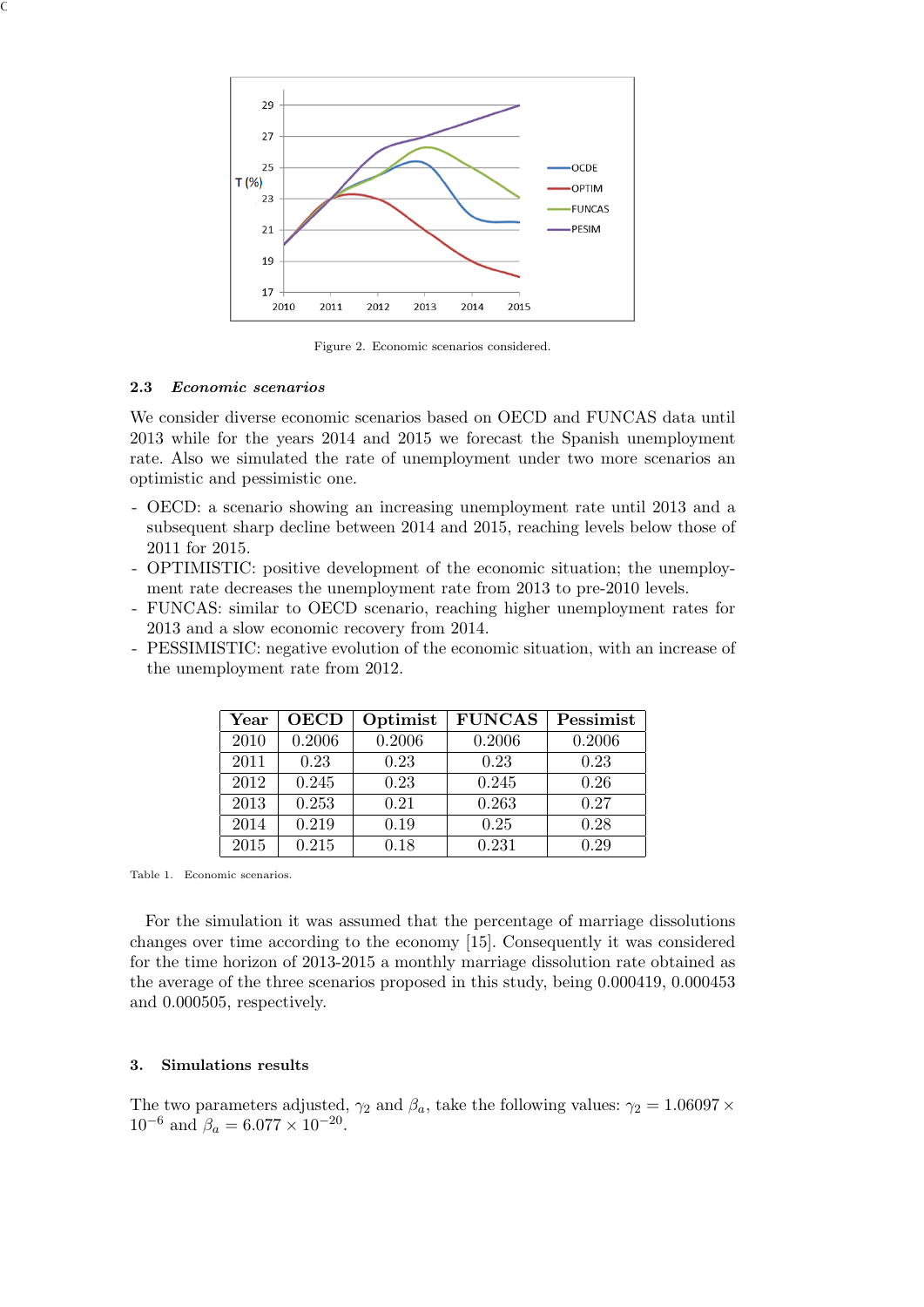

Figure 3. Evolution of the percentage of addicts (Sep-14 to Dec-14).

The table 2 shows the results from May 2011 (S1) until December 2015, and figure A shows the results from September 2014 to December 2015. As conclusion, the prevalence rate of workaholism in Spain increases for the four economic scenarios considered.

| Year          | <b>OECD</b> | Optimist | <b>FUNCAS</b> | Pessimist |
|---------------|-------------|----------|---------------|-----------|
| May 2011      | 4.00        | 4.00     | 4.00          | 4.00      |
| April- $2012$ | 4.629       | 4.629    | 4.629         | 4.629     |
| $Dec - 2012$  | 6.139       | 6.145    | 6.139         | 6.134     |
| Dec - $2013$  | 7.925       | 7.965    | 7.920         | 7.899     |
| $Dec - 2014$  | 9.808       | 9.909    | 9.775         | 9.732     |
| Dec - $2015$  | 11.728      | 11.877   | 11.654        | 11.549    |

Table 2. Development of the workaholic rate from 2011 to 2015.

Let us note that in the course of four years the prevalence of workaholism has been almost tripled, from 4% in July 2011 to approximately 11.5% in December 2015. Furthermore, differences between scenarios highlight that the percentage of workaholics in the Spanish population is higher for the optimistic economic scenario.

Also, note that addicts' subpopulation increases over time, however over-workers' subpopulation suffer an initial increase (from 15.33% in May 2011 to 18.87% in April 2012) followed by a decrease reaching approximately the prevalence level of A in Dec-2015 (11.13% for the pessimist scenario to  $11.45\%$  for the optimist one), due to the strong effect of the social contagion  $\gamma_2$ . In absolute terms the number of over-workers evolved from 2,759,400 to 2,032,200 and the number of addicts from 720,000 to 2,108,340 from 2011 to 2015 respectively.

Finally, we analyzed the sensitivity of the workaholics' percentage to the fluctuation of the social contagion parameter  $\gamma_2$  and  $\beta_a$  between the interval  $[1/2\gamma_2, 3/2\gamma_2]$ and  $[1/2\beta_a, 3/2\beta_a]$ . The simulations were made assuming that all parameters remain constant and the rate of unemployment applied was the annual average rate of unemployment of all possible economic scenarios considered (i.e., OECD, optimistic, FUNCAS, pessimistic). Since there are two social contagion parameters  $\gamma_2$  and  $\beta_a$  with different fitting values, we will simulate each parameter  $\gamma_2$ ,  $\beta_a$ considering that the other one remains constant.

The sensitivity of the workaholics' percentage to the oscillation of  $\beta_a$ , was almost null, since the subpopulation of workaholics practically remain constant for all possible values of this parameter.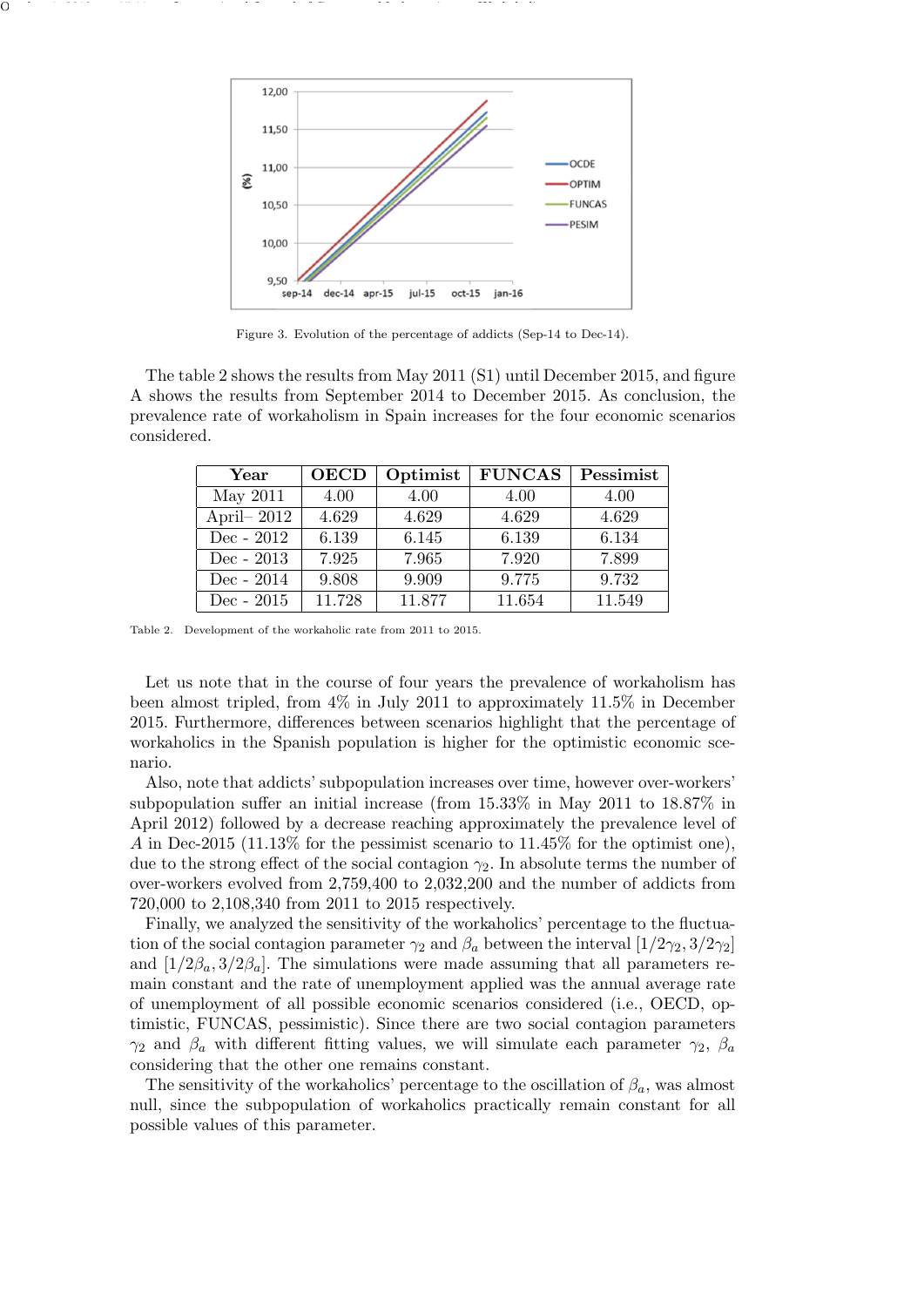

Figure 4. Evolution of the percentage of addicts in 2015 depending on the value of  $\gamma_2$ .

However for  $\gamma_2$ , results are shown in figure 4. Note that for a fluctuation of the social contagion parameter  $\gamma_2$  between the interval  $[1/2\gamma_2, 3/2\gamma_2]$  the prevalence rate of workaholism fluctuates between the interval [8.84, 14.58].

#### 4. Conclusions and recommendations

October 1, 2012 15:11 International Journal of Computer Mathematics Workaholism

This paper proposes a difference equations model to predict the trend of the proportion of workaholics in Spain under different economic situations.

Note that for all economic scenarios the percentage of workaholics increases from 4.6% in 2012 to around 11.5% in December 2015, which is an undesirable prediction if one takes into account the negative consequences associated with workaholism.

Therefore, based on the results obtained in our study, it would be convenient to propose measures in order to prevent the social contagion of workaholism. The organization's culture should encourage the quality of the daily performance, intensifying the commitment of employees based on the ethical acceptance of their responsibilities, without adding labor stress to the workers, what would reduce the number of temporary leaves of absence and its associated costs.

Related to the social contagion from the worker's perspective we recommend to promote a healthy competitiveness in the organization avoiding the imitation of addicts or over-workers bad practices.

Also, any emotional impact affecting the worker can be minimized when the individuals enrich their free time with activities, such as practicing sports but also by promoting their personal or cultural values.

#### References

- [1] W. B. Schaufeli, T. W. Taris and W. Van Rhenen, Workaholism, burnout and engagement: Three of a kind or three different kinds of employee well-being, Appl Psychol-Int Rev, 57 (2008), pp. 173–203.
- American Psychiatric Association, Diagnostic and Statistical Manual of Mental Disorders, American Psychiatric Publishing, 2004.
- W. E. Oates, Confessions of a Workaholic: The facts about work addiction, New York, 1971.
- [4] N. A. Bowling, T. A. Beehr and W. M. Swader, Giving and receiving social support at work: the roles of personality and reciprocity, J Vocat Behav, 67 (2005), pp. 476–489.
- [5] OECD, OECD Perspectives: Spain policies for a sustainable recovery 2011, available at http://www.oecd.org/spain/44686629.pdf
- [6] W. B. Schaufeli and A. B. Bakker, Job demands, job resources and their relationship with burnout and engagement: A multi-sample study, J Organ Behav, 25 (2004), pp. 293–315.
- [7] C. S. Andreassen, H. Ursin and H. R. Eriksen, The relationship between strong motivation to work, "workaholism", and health, Psychol Health,  $22$  (2007), pp. 615–629.
- [8] R. J. Burke, F. Oberklaid and Z. Burgess, Workaholism among Australian women psychologists: antecedents and consequences, Women in Management Review, 5 (2004), pp. 252–259.
- [9] S. Sonnentag, Recovery, work engagement, and proactive behavior: A new look at the interface between non-work and work, J Appl Psychol, 88 (2003), pp. 518–528.